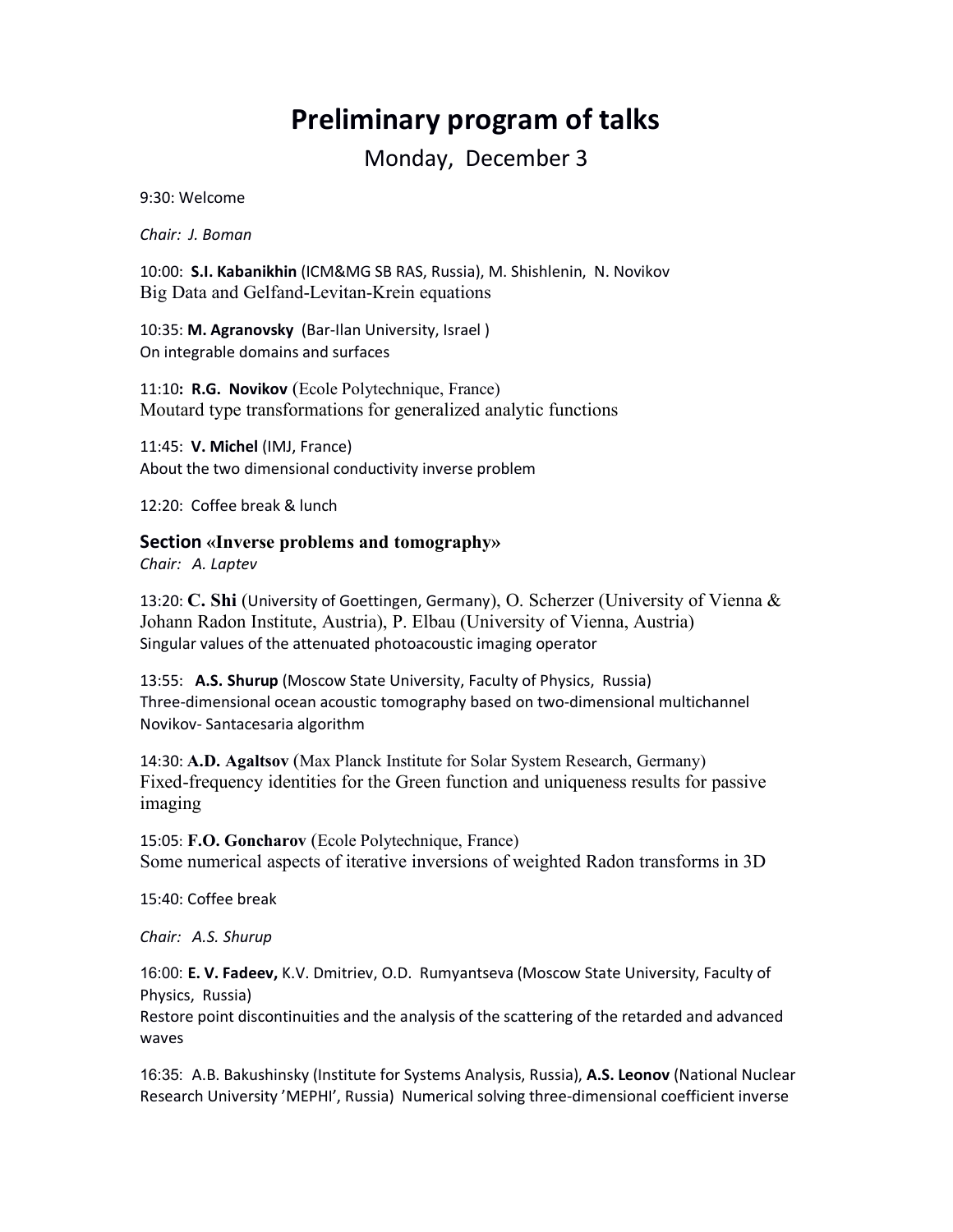problem for the wave equation with integral data in a cylindrical domain

17:10: A. Danilin, **V. Filatova** (Immanuel Kant Baltic Federal University, Russia) Breast ultrasound tomography problem (3D simulation)

## **Section «Inverse problems in economic, finance and medicine»**

*Chair: Zhang Shuhua*

13:20: O. Krivorotko; E. Kondakova; **M.Marchenko** (ICM&MG SB RAS, Russia)), Numerical solving the inverse problems for stochastic differential equations arising in economy

13:55: **M. Shishlenin** (Institute of Computational Mathematics and Mathematical Geophysics SB RAS; Sobolev Institute of Mathematics SB RAS (Russia) Coefficient inverse problems for parabolic equations: application to medicine and finance

14:30**: O. Krivorotko** (Institute of Computational Mathematics and Mathematical Geophysics of SB RAS; Novosibirsk State University, Russia) Identification of mathematical models for social, epidemiological and economic processes

15:05: **D. Yermolenko** (Institute of Computational Mathematics and Mathematical Geophysics of SB RAS, Russia)

Regularizarion of the inverse problem for the mathematical model HIV dynamics

15:40: Coffee break

*Chair: A.A.Shananin*

16:00: **N.I. Klemashev** (Moscow State University, Russia) Nonparametric methods for analyzing statistics by means of neoclassical demand model16:35:

16:35: **N. Pavlova** (MIPT, Russia) Application of theory of coincidence points to investigation of economic models

17:10: A. Leonidov, **E. Serebryannikova** (LPI, MIPT, Russia) The model of endogenous growth of the capital-labour ratio

17:45: **N. Trusov** (Lomonosov Moscow State University, Russia ) Application of mean field games approximation to economic processes modeling

Tuesday, December 4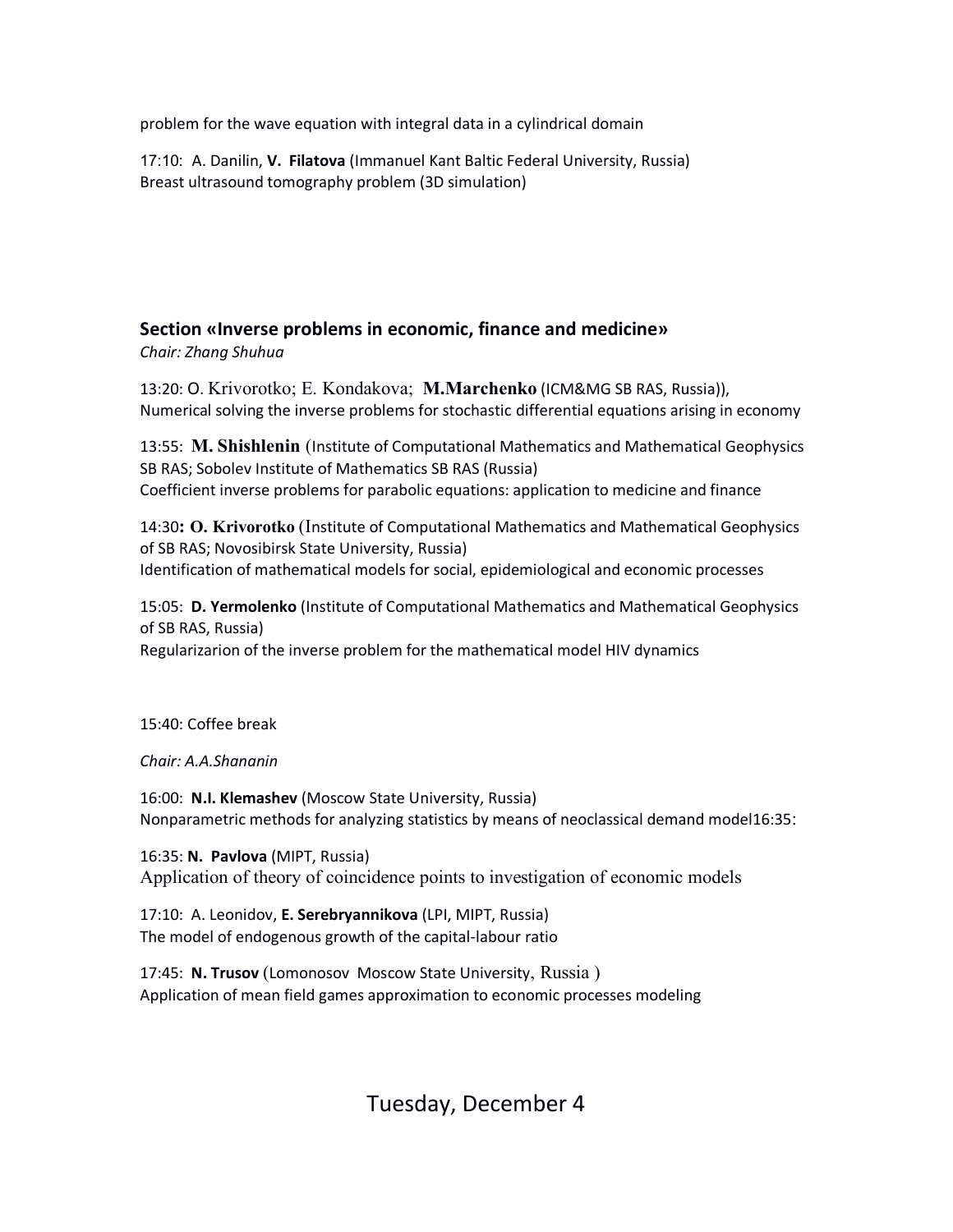#### *Chair: R.G.Novikov*

10:00: **I.A. Taimanov** (Sobolev Institute of Mathematics, Russia) Darboux-Moutard transformations and Poincare-Steklov operators

10:35: **M.I. Belishev** (PDMI of RAS, Russia), A. Vakulenko On algebra associated with 3d harmonic quaternion fields

11:10**: J. Boman** ( Stockholm University, Sweden) Radon transforms supported in hypersurfaces and a conjecture by Arnold

11:45: **A. Laptev** (Imperial College London, UK) On factorisation of a class of Schrödinger operators

12:20: Coffee break & lunch

#### **Section «Inverse problems in mathematical physics»**

*Chair: I.A. Taimanov*

13:20: **A. Jollivet** (CNRS & University of Lille, France) Estimates for the Steklov zeta function of a planar domain

13:55: **A.S. Demidov** (Moscow State University, Russia) On the search algorithm for all essentially different solutions of the inverse problem for the Grad-Shafranov equation

14:30: **M.I. Ismailov** (Gebze Technical University , Turkey) Inverse scattering transform method for a nonlinear integro-differential evolution equation with  $2 + 1$  dimensions

15:05: **V.S. Dryuma** (IMI, Moldova) On integrating of nonlinear differential equations in the field theory problems

15:40: Coffee break

*Chair: M.I. Belishev* 

16:00: B.G. Bukchin (IEPT RAS, Russia), **A. Fomochkina** (Gubkin University; IEPT RAS (Russia) The estimate of the errors of earthquake parameters determination from surface wave amplitude spectra

16:35: **M.M. Malamud** (RUDN, Russia) Uniqueness results for first order systems of ODE

17:10: A. Mikhaylov,**V. Mikhaylov** (PDMI of RAS, Russia) Inverse dynamic problem for Stieltjes string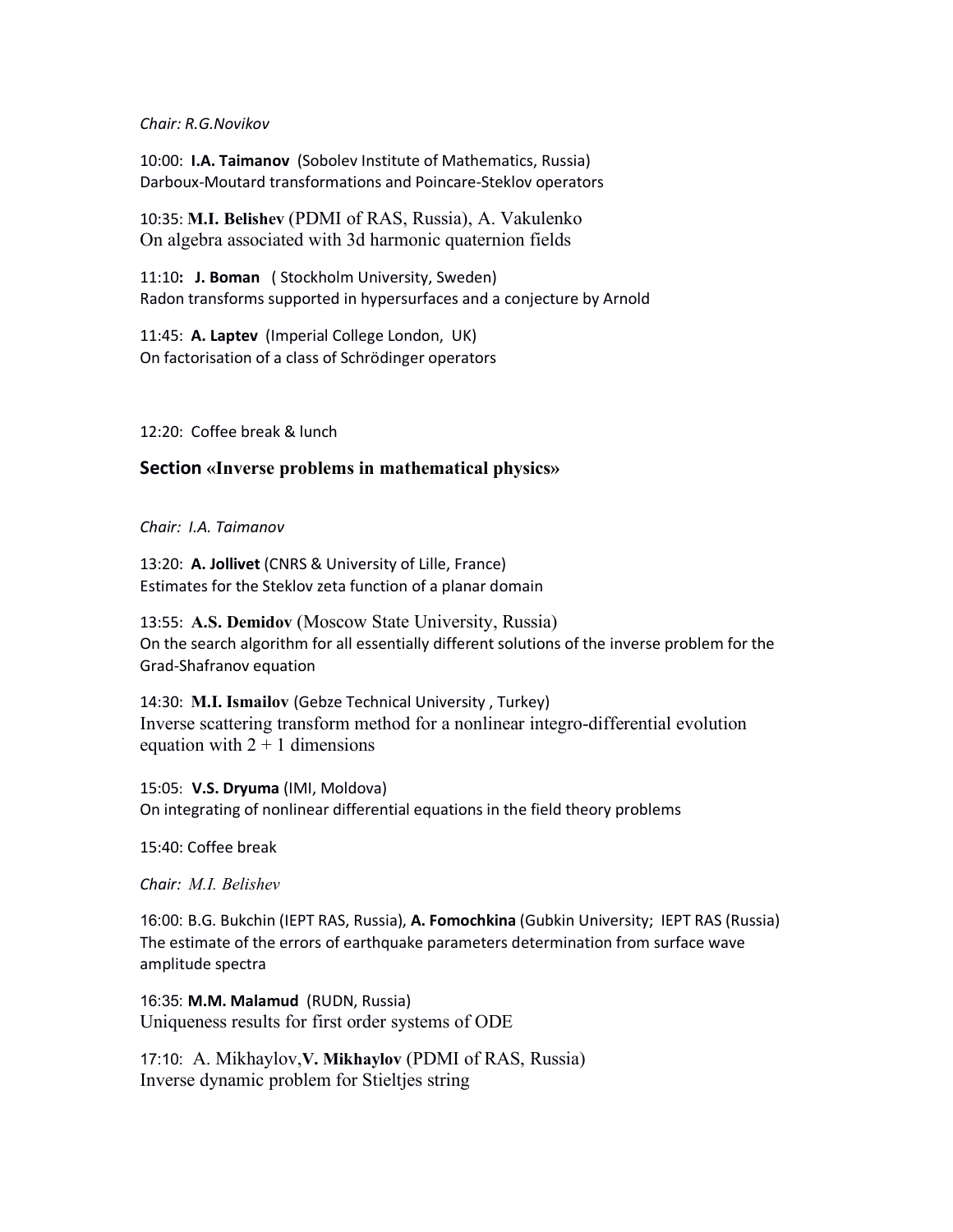17:45: **A. Kostenko** (University of Vienna, Austria) On the absolutely continuous spectrum of generalized indefinite strings

### **Section «Quasilinear equations and computations»**

*Chair : L. Beklaryan*

13:20: S. Zhang (Tianjin University of Finance and Economics, China); **A. Lapin** (Kazan Federal University (Russia) S. Lapin (Washington State University, USA) Numerical solution of a parabolic optimal control problem with a controlled coefficient of state equation

13:55**: V. Vedenyapin**(Keldysh Institute Appl.Math. , Russia) Entropy in the sense of Boltzmann and Poincare

14:30: : **A.V. Podoroga** , I.V. Tikhonov (Moscow State University, Russia) The exact method of solving quasilinear differential equations in some special cases

15:05: **N.I. Khokhlov** (MIPT, Russia); N. Yavitch (MIPT, Russia); M. Malovichko (MIPT, Russia)Comparison of the finite-difference and integral realization of Helmholtz's solver

15:40: Coffee break

#### *Chair: V. Vedenyapin*

16:00: A. Beklaryan (National Research University Higher School of Economics, CEMI RAS Russia), **L. Beklaryan**(CEMI RAS, MIPT, Russia) Systems with polynomial potential. Existence of bounded and periodic soliton solutions. Numerical realization of soliton solutions

16:35 : **A. A. Kozhemyachenko** (MIPT, Russia); I.B. Petrov (MIPT, Russia) Calculation of interaction between railway and train

### **Section «Numerical methods»**

*Chair: I.B.Petrov*

13:20: **A. A. Skubachevskii** (MIPT, Russia) Numerical modelling of electromagnetic waves. FDTD and PIC methods.

13:55: **K.A. Beklemysheva** (MIPT, Russia)

Numerical modeling of delamination in fiber-metal laminates caused by low-velocity impact

14:30: A. Favorskaya (MIPT, Russia), **V. Golubev** (MIPT, Russia) Some aspects of elastic migration in heterogeneous media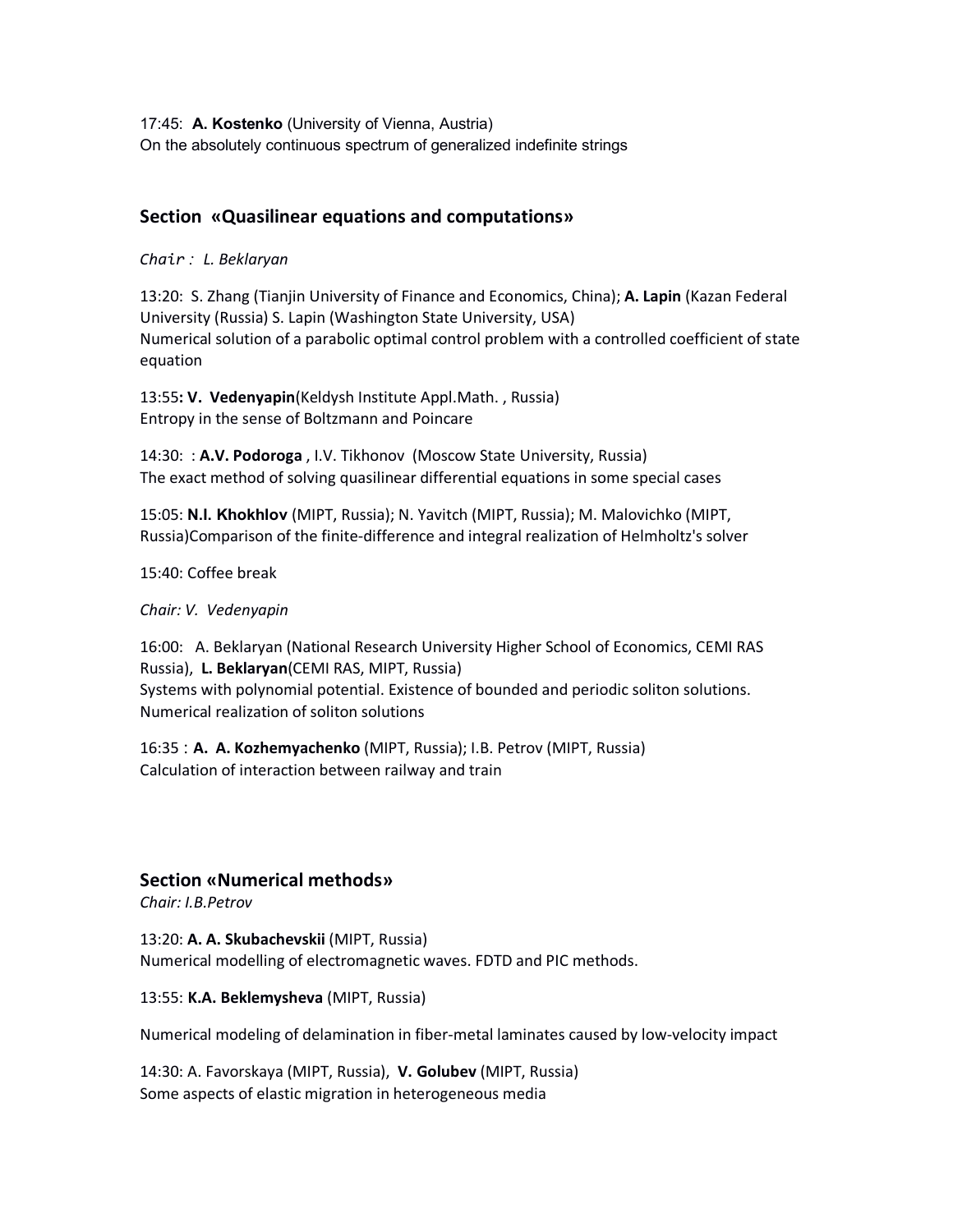15:05: A. Favorskaya (MIPT, Russia); **B. V. Galitskii** (MIPT, Russia)

Grid-characteristic method with a minimized number of computational operations

15:40: Coffee break

16:00: **P. Stognii**(MIPT, Russia) Numerical modelling of 2D gas pockets spread in the Arctic zone

16:35: **A. Kabanova**(MIPT, Russia); A. Kozhemyatchenko (MIPT, Russia); Numerical modelling of the damaged wheel and rail interaction using grid-characteristic method

17:10: **A. Gordov** (MIPT, Russia); N.I. Khokhlov (MIPT, Russia) Research of the numerical anisotropy for the grid-characteristic method for dynamic waves

17:45: **V. Axenov** (MIPT, Russia); A. Vasyukov (MIPT, Russia); K. Beklemysheva (MIPT, Russia)

Numerical simulation of membrane deformation under the high-speed load

## Wednesday, December 5

*Chair: S. I. Kabanikhin*

9:25: **M. V. Ruzhansky** (Ghent University, Belgium; Queen Mary University of London, UK) Very weak solutions for wave equations

10:00: **M.V. Pavlov** (FIAN Russia) Integrability of the Benney system

10:35: **A.V. Arutyunov** (RUDN), E.S. Zhukovskiy (Tambov State University, Russia), Zhukovskiy, Sergey Evgen'yevich (MIPT) Variational Principles in Nonlinear Analysis

11:10: **V.P. Palamodov** (Tel Aviv University, Israel) Reconstruction of the refractive index from single-distance radiograph

11:45: **A.G. Yagola** (Moscow State University, Russia) A posteriori error estimates for solutions of inverse ill-posed problems

12:20: Coffee break & lunch

#### **Section «Mathematical modeling and computations »**

*Chair : A. Lapin*

13:20: **S. Zhang** (Tianjin University of Finance and Economics, China);

A new idea for forecasting based on data-driven PDE and ODE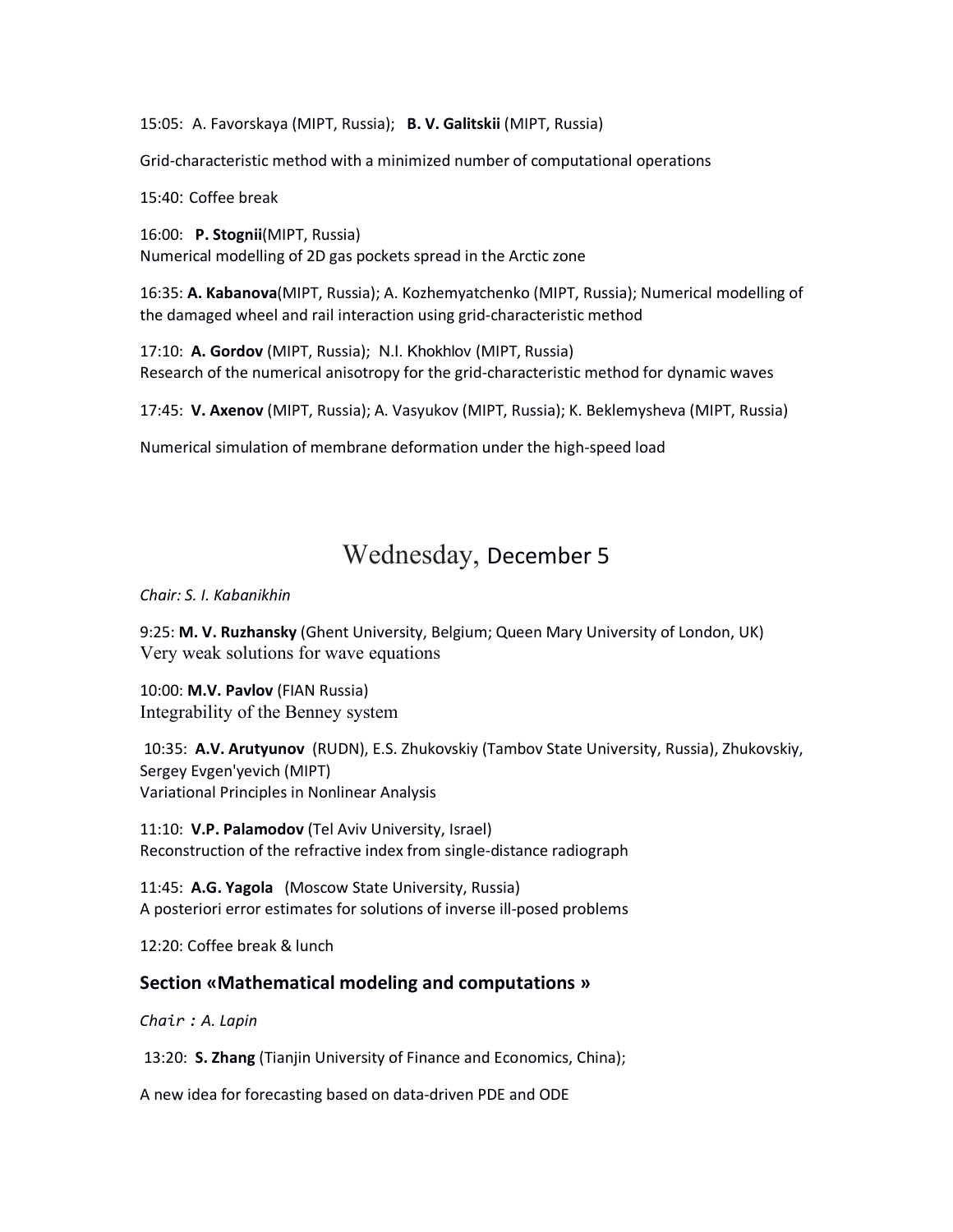13:55: **A.V. Favorskaya** (MIPT, Russia)) A novel approach to study wave phenomena in heterogeneous media

14:30**M. Elaeva,** E. Blanter(HSE, Russia) Solar meridional flow through the inverse problem in the Kuramoto model with three oscillators

15:05: L. Pankratov, **A. Voloshin** (MIPT, Russia) An upscaled Kondaurov type non-equilibrium model of two-phase flow in fractured nonhomogeneous media

15:40: Coffee break

*Chair: A. Lapin*

16:00: **N. Volosova** (Bauman MSTU, Russia)**,** D.F. Pastukhov ( PSU, Belarus), K.A. Volosov ( MIIT, Russia ) The expansion of the area of application of methods of mathematical physics to steganography

16:35 : **D. Makarenko** (MIPT, Russia) Non-gradient methods for determining the minimum energy of complex molecules.

17:10: **A.A.Shananin** (MPT, Russia) Model of network economic structures

## **Section «Optimization in inverse problems»**

*Chair : Yu.G. Evtushenko*

13:20: **M.V. Balashov**(ICS RAS Russia), B. Polyak (ICS RAS, Russia), A. Tremba (ICS RAS, Russia) The gradient projection algorithm for smooth functions and prox-regular sets

13:55: **A. Ivanova** (MIPT, Russia) Gradient descent for economical problem with several sectors.

14:20: **V. M. Elsukov** (MIPT, Russia)

ACCELERATED ADAPTIVE RANDOM BLOCK-COORDINATE DESCENT

14:45: **A. Rogozin** (MIPT, Russia), V. Potashnikov (IEP, Russia); A. Gasnikov (MIPT, Russia) Selection of Economic Development Determinants via SEM Models

15:10: **D. O. Selikhanovych** (MIPT, Russia) Comparison of variations of the linear coupling method

15:40: Coffee break